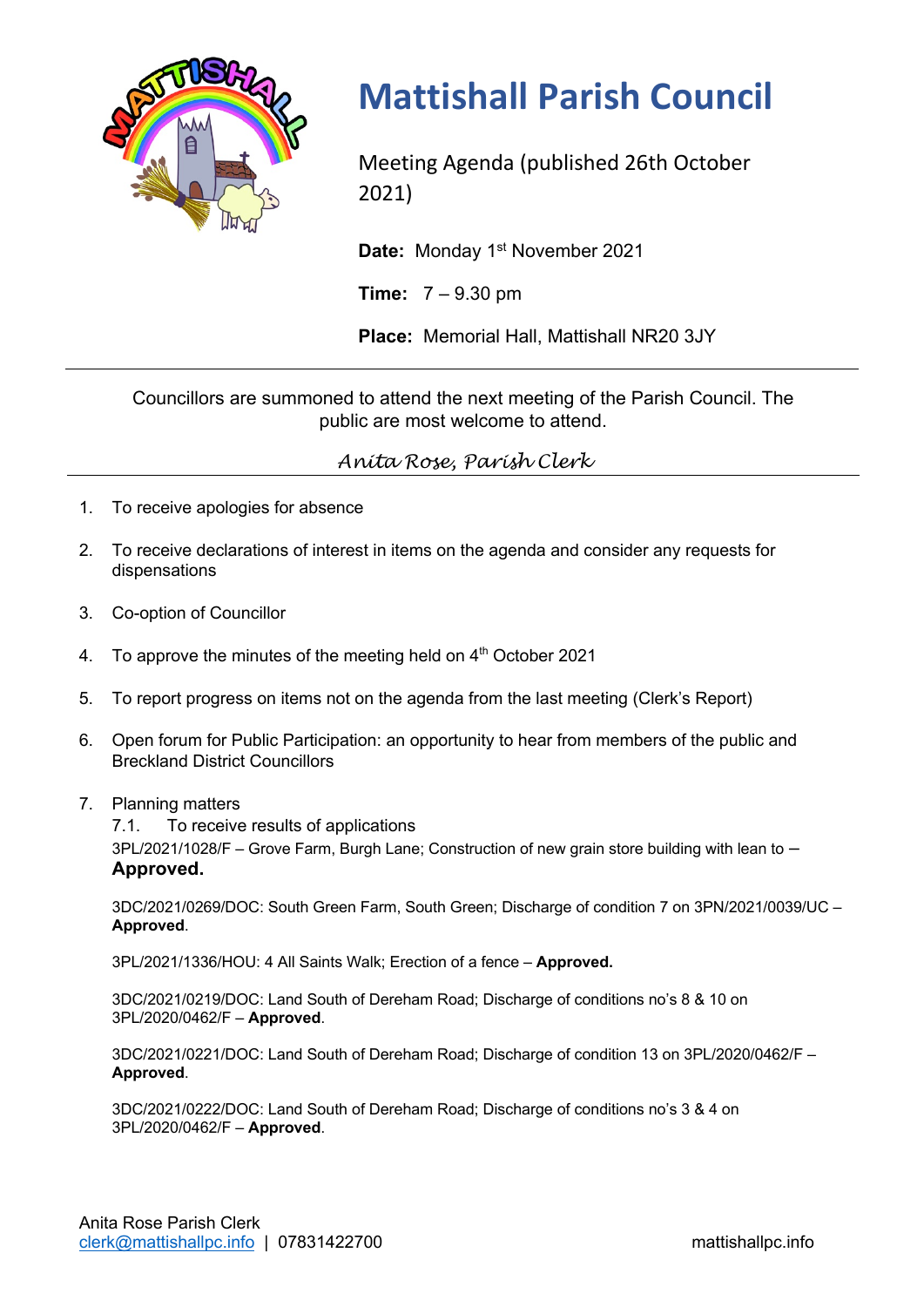3OB/2021/0043/OB: Land South of Dereham Road; Application to discharge planning obligation on 3PL/2020/0462/F affordable housing scheme (Schedule 1, part 1, 1) to be submitted and agreed precommencement – **Approved**.

3PL/2021/1423/F: 88 Dereham Road; Erection of 1 dwelling and garage. Re-submission of approval 3PL/2019/1233/F – **Approved.**

TRE/2021/0289/TCA: Hewitt's Butchers Shop, Sycamore House, Church Plain; Self-seeded cherry tree – Remove due to potential structure to Grade 2 listed building – **Approved.**

3DC/2021/0220/DOC: Land South of Dereham Road; Discharge of condition 12 on 3PL/2020/0462/F – **Approved**.

3NM/2021/0086/NMA: The Yews, South Green; Amendment to 3PL/2021/0877/HOU – Reduction in size and slight change in position of garage – **Approved**.

TRE/2021/0260/TCA: All Saints Churchyard; Works as specified in supplied professional tree survey – **Approved**.

- 7.2. To receive recommendations from the Planning and Monitoring group on current applications (see list on page 2)
- 7.3. To receive an update on the Hopkins and Moore development land south of Dereham Road
- 7.4. To discuss Malt House Farm
- 7.5. To discuss family permission of the road names for the Hopkins & Moore Development
- 7.6. To discuss BDC Local Plan Review
- 8. Open Spaces Working Group
	- 8.1. To note report from the Open Spaces Working Group
- 9. Events
	- 9.1. To receive an update on Remembrance
	- 9.2. To receive an update on Christmas tree lighting event and set up a working group.
	- 9.3. To receive an update on Christmas Hampers
- 10. Finance
	- 10.1. To approve the list of payments
	- 10.2. To agree annual charges for the Allotments and Burials
	- 10.3. To consider the quotation received from TTSR
	- 10.4. To review the current proposed budget and agree  $2^{nd}$  working group date
	- 10.5. To appoint Internal Auditor
- 11. To receive an update on the Norwich Western Link
- 12. To receive an update on the Barlow Charity
- 13. To agree meeting dates for the next 6 months
- 14. Correspondence and reports
	- 14.1. SAM2 report for October